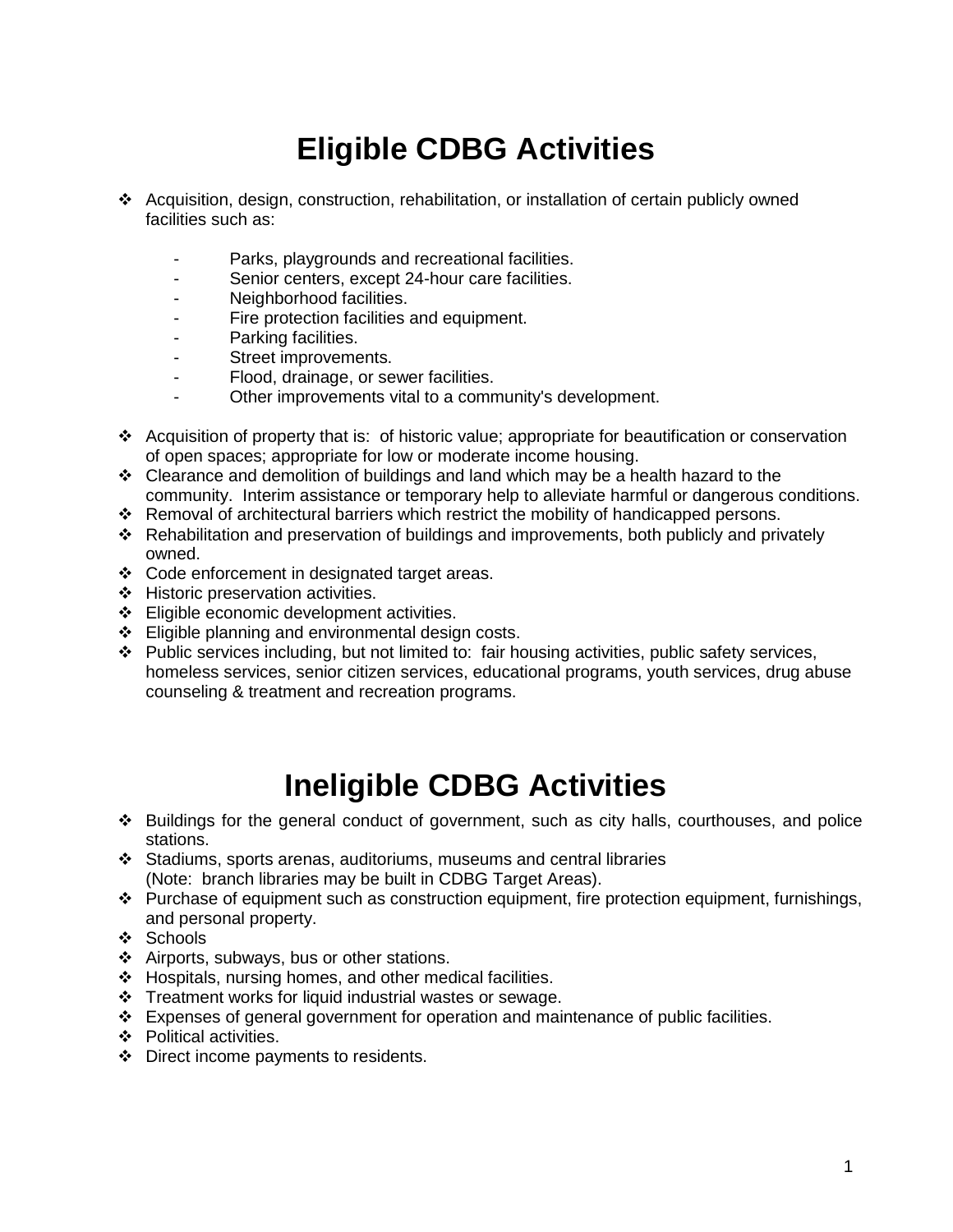### **Eligible HOME Activities**

- Loans and grants provided by Participating Jurisdictions (the City of Moreno Valley is a Participating Jurisdiction) to develop and support affordable rental housing and homeownership affordability through acquisition, new construction, reconstruction, or rehabilitation of non-luxury housing (including manufactured housing).
- Operating expenses and capacity building costs for eligible Community Housing Development Organizations (CHDO).
- $\div$  Eligible administrative and planning costs.

#### **Ineligible HOME Activities**

- ❖ Project reserve accounts or operating subsidies.
- \* Tenant-based rental assistance for the special purposes of the Section 8 program.
- To provide non-federal matching contributions.
- $\cdot$  To provide assistance to annual contributions for the operation of public housing.
- ◆ Modernization of public housing.
- ❖ Prepayment of low-income housing mortgages.
- Assistance to a project previously assisted with HOME funds during the period of affordability.